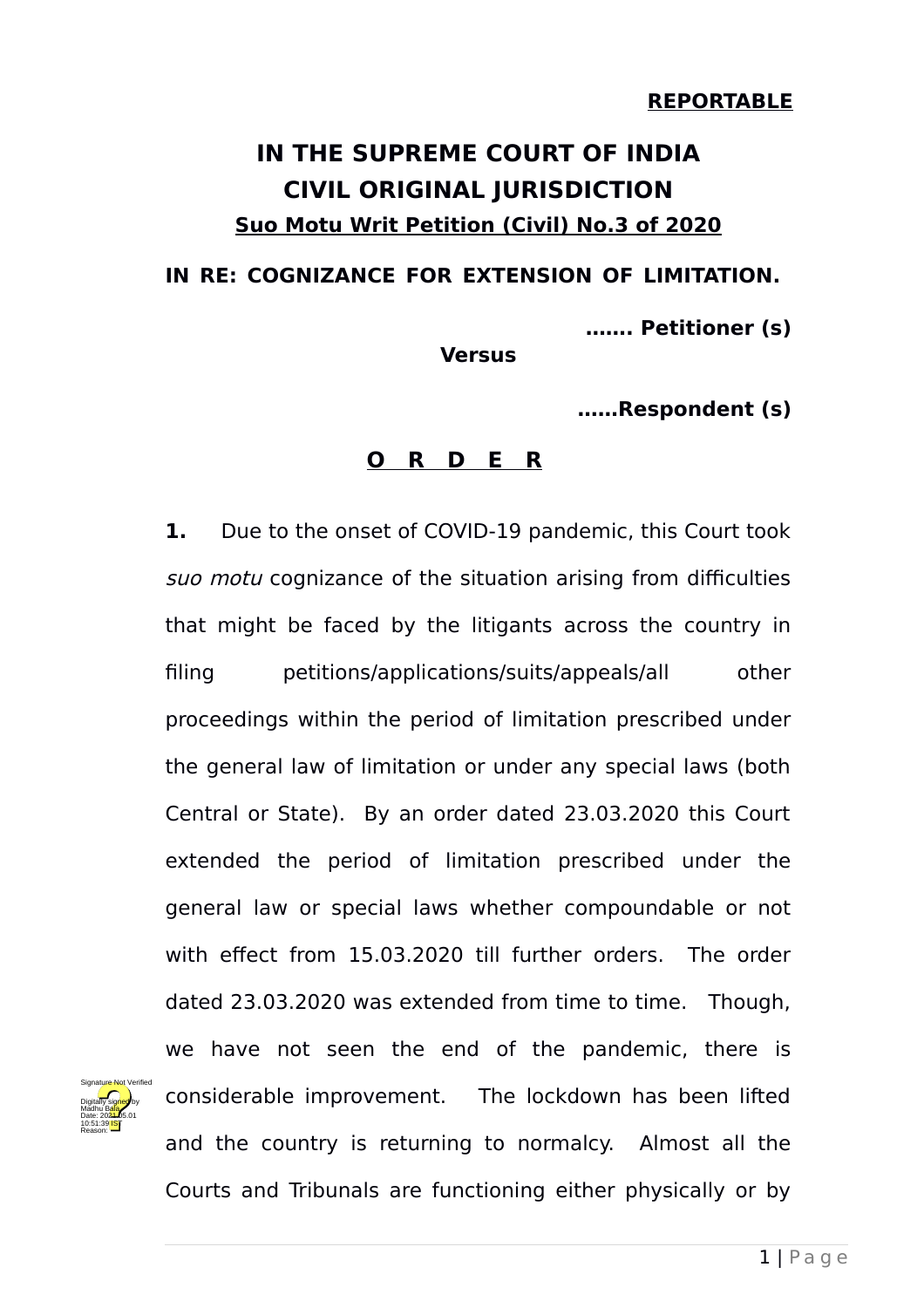virtual mode. We are of the opinion that the order dated 23.03.2020 has served its purpose and in view of the changing scenario relating to the pandemic, the extension of limitation should come to an end.

**2.** We have considered the suggestions of the learned Attorney General for India regarding the future course of action. We deem it appropriate to issue the following directions: -

- 1. In computing the period of limitation for any suit, appeal, application or proceeding, the period from 15.03.2020 till 14.03.2021 shall stand excluded. Consequently, the balance period of limitation remaining as on 15.03.2020, if any, shall become available with effect from 15.03.2021.
- 2. In cases where the limitation would have expired during the period between 15.03.2020 till 14.03.2021, notwithstanding the actual balance period of limitation remaining, all persons shall have a limitation period of 90 days from 15.03.2021. In the event the actual balance period of limitation remaining, with effect from 15.03.2021, is greater than 90 days, that longer period shall apply.
- 3. The period from 15.03.2020 till 14.03.2021 shall also stand excluded in computing the periods